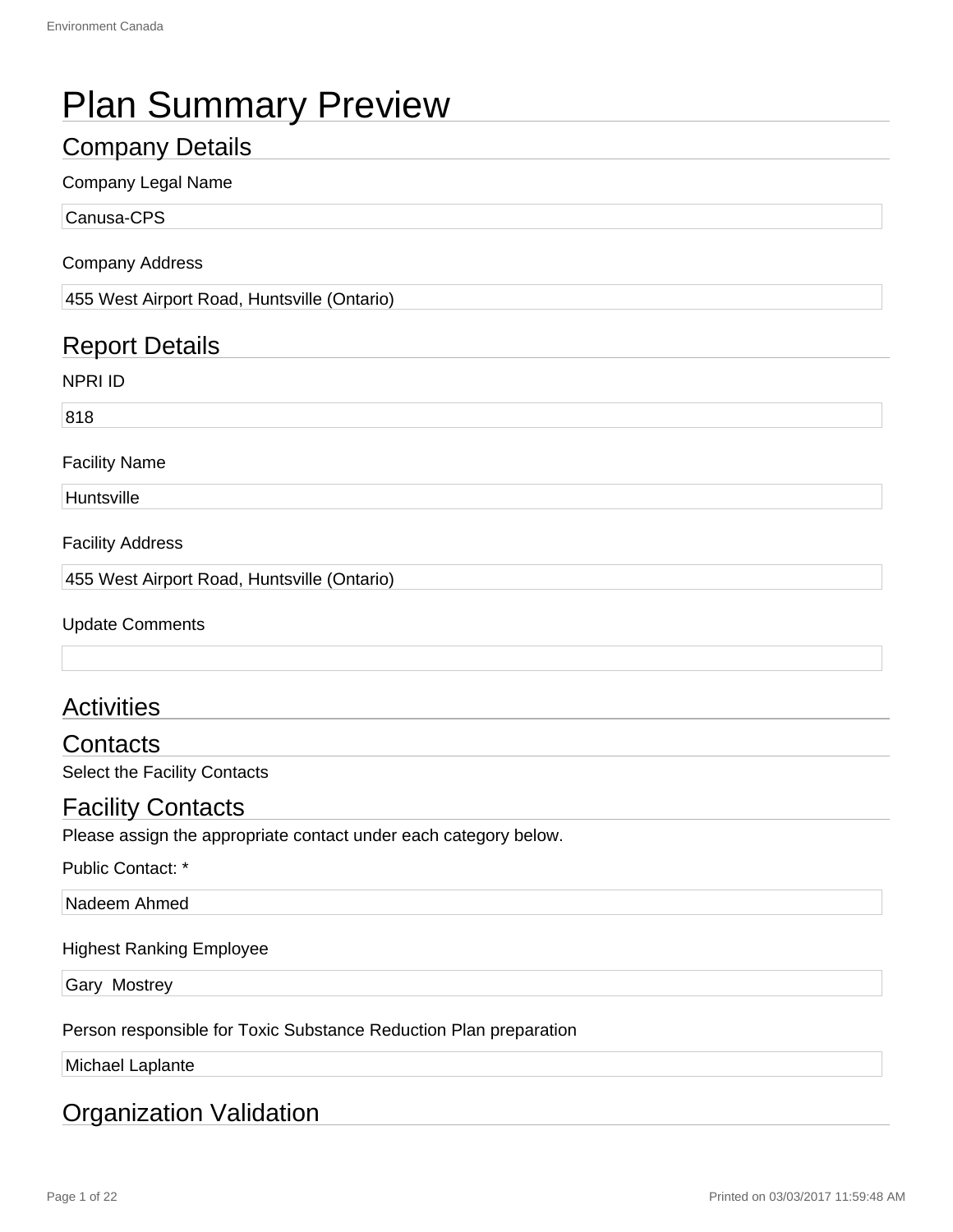# Company and Parent Company Information

| <b>Company Details</b>             |                       |
|------------------------------------|-----------------------|
| Company Legal Name: *              | Canusa-CPS            |
| Company Trade Name: *              | Canusa-CPS            |
| <b>Business Number: *</b>          | 137510392             |
| <b>Mailing Address</b>             |                       |
| <b>Delivery Mode</b>               |                       |
| PO Box                             |                       |
| <b>Rural Route Number</b>          |                       |
| Address Line 1                     | 455 West Airport Road |
| City *                             | Huntsville            |
| Province/Territory **              | Ontario               |
| Postal Code: **                    | <b>P1H1Y7</b>         |
| <b>Physical Address</b>            |                       |
| Address Line 1                     | 455 West Airport Road |
| City                               | Huntsville            |
| Province/Territory **              | Ontario               |
| Postal Code **                     | <b>P1H1Y7</b>         |
| <b>Additional Information</b>      |                       |
| <b>Land Survey Description</b>     |                       |
| National Topographical Description |                       |
| <b>Parent Companies</b>            |                       |
| <b>Shawcor Ltd</b>                 |                       |
| Company Legal Name: *              | Shawcor Ltd           |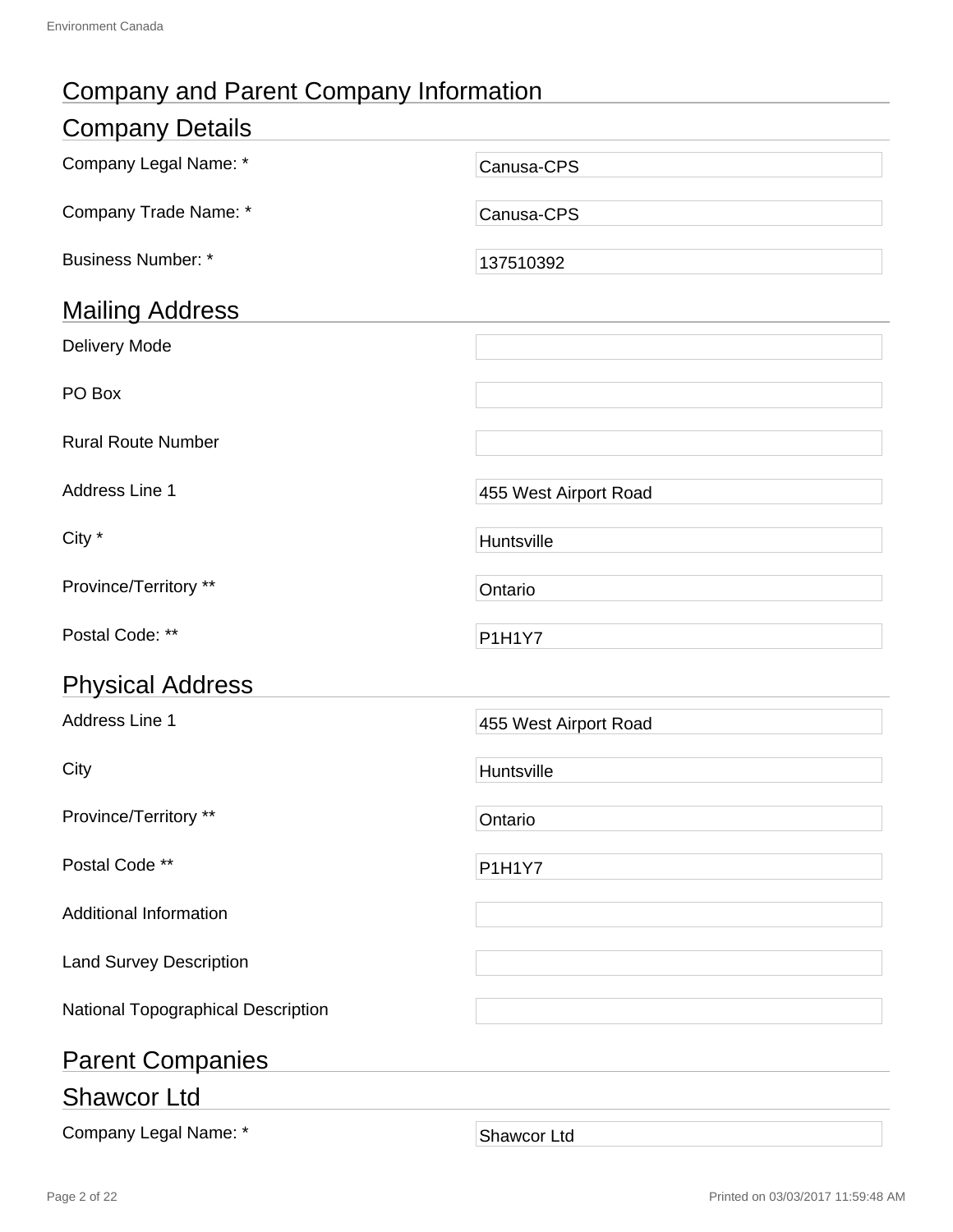| Percentage owned: *                | 100.00                  |
|------------------------------------|-------------------------|
| <b>Business Number: **</b>         | 137510392               |
| <b>Mailing Address</b>             |                         |
| Delivery Mode                      | <b>General Delivery</b> |
| PO Box                             |                         |
| <b>Rural Route Number</b>          |                         |
| Address Line 1                     | 25 - Bethridge Road     |
| City *                             | Toronto                 |
| Province/Territory **              | Ontario                 |
| Postal Code: **                    | <b>M9W 1M7</b>          |
| Country *                          |                         |
| <b>Physical Address</b>            |                         |
| Address Line 1                     | 25 Bethridge Road       |
| City                               | Toronto                 |
| Province/Territory **              | Ontario                 |
| Postal Code **                     | M9W1M7                  |
| Country                            |                         |
| <b>Additional Information</b>      |                         |
| <b>Land Survey Description</b>     |                         |
| National Topographical Description |                         |

# Facility Validation

The information in this section was copied from the Single Window Information Manager (SWIM) at the time the plan summary was created. Please verify the information and update it where required. Please note that any changes made here will only be reflected in this plan summary. To ensure updates reflected in future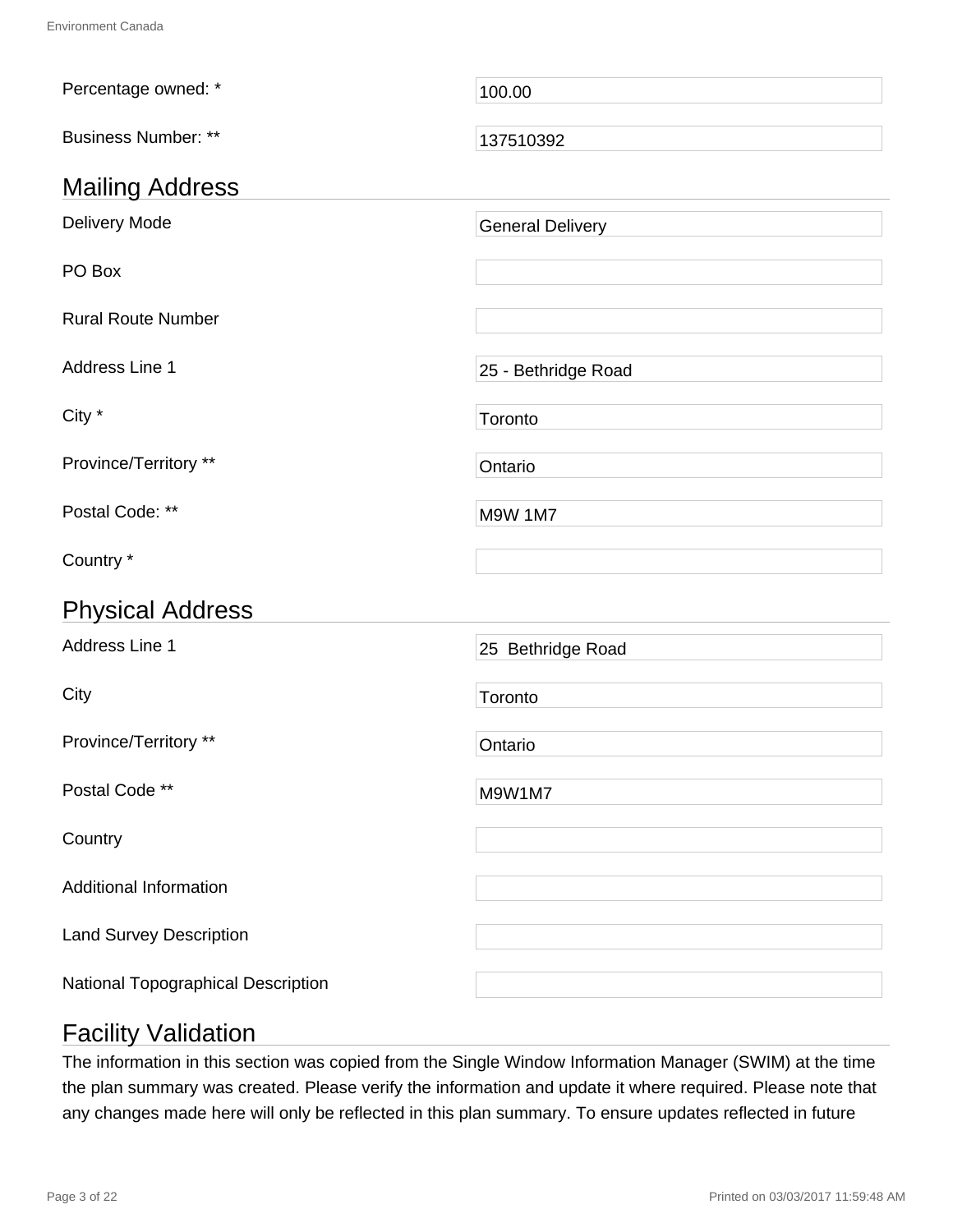reports, please ensure the information is updated in SWIM. After making updates in SWIM, return here and click the "Refresh" button to trigger a reload of the SWIM information. Please note all previously entered data will be modified.

# Facility Information

| Facility Name: *                   | Huntsville            |
|------------------------------------|-----------------------|
| NAICS Code: *                      | 326114                |
| NPRI Id: *                         | 818                   |
| ON Reg 127/01 ld                   | 6566                  |
| <b>Facility Mailing Address</b>    |                       |
| Delivery Mode                      |                       |
| PO Box                             |                       |
| <b>Rural Route Number</b>          |                       |
| Address Line 1                     | 455 West Airport Road |
| City *                             | Huntsville            |
| Province/Territory **              | Ontario               |
| Postal Code: **                    | <b>P1H1Y7</b>         |
| <b>Physical Address</b>            |                       |
| Address Line 1                     | 455 West Airport Road |
| City                               | Huntsville            |
| Province/Territory **              | Ontario               |
| Postal Code **                     | P1H1Y7                |
| <b>Additional Information</b>      |                       |
| <b>Land Survey Description</b>     |                       |
| National Topographical Description |                       |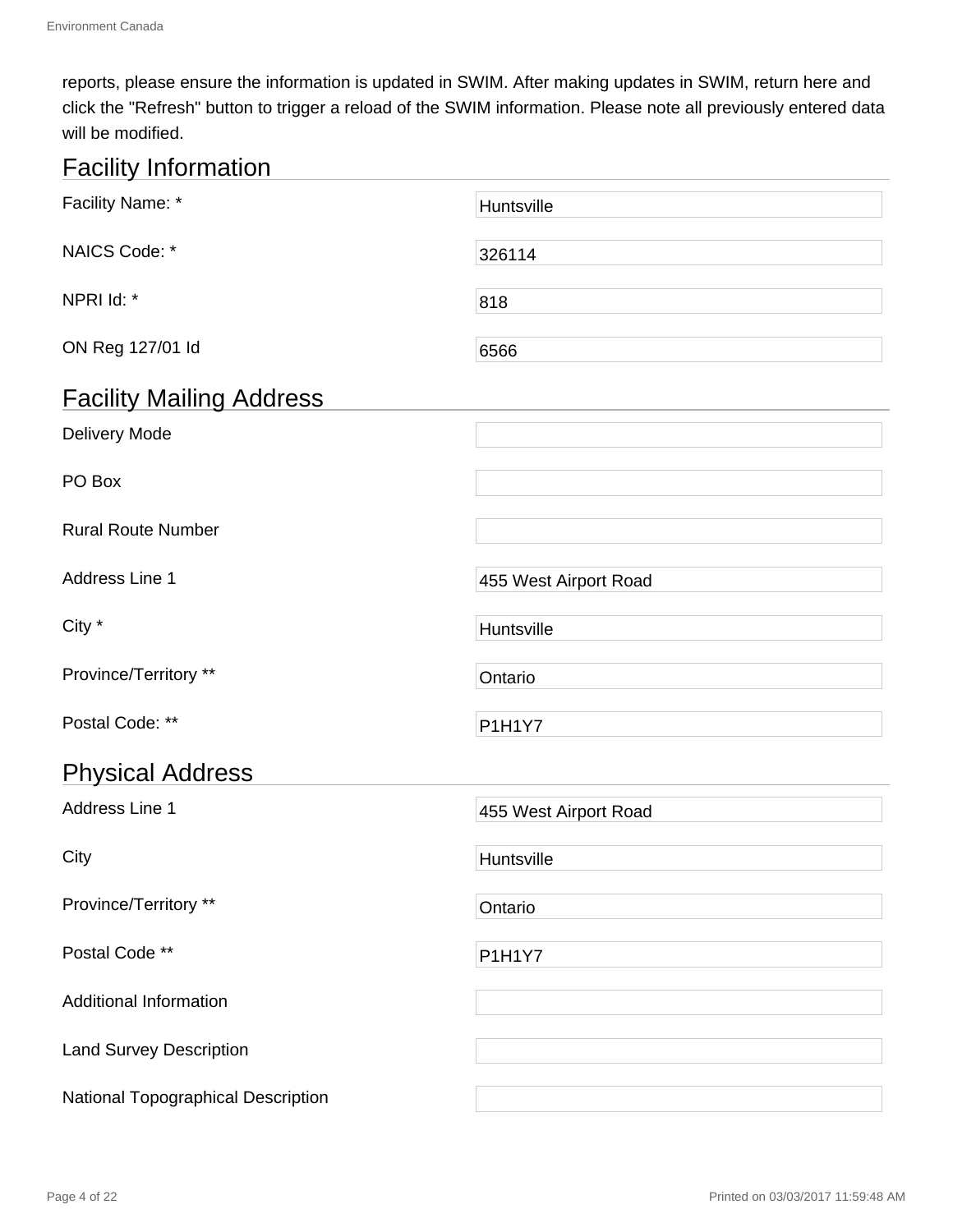# Geographical Address

| Latitude **     | 45.31730 |
|-----------------|----------|
| Longitude **    | 79.24500 |
| UTM Zone **     | 17       |
| UTM Easting **  | 639734   |
| UTM Northing ** | 5021524  |

### Contact Validation

The information in this section was copied from the Single Window Information Manager (SWIM) at the time the plan summary was created. Please verify the information and update it where required. Please note that any changes made here will only be reflected in this plan summary. To ensure updates reflected in future reports, please ensure the information is updated in SWIM. After making updates in SWIM, return here and click the "Refresh" button to trigger a reload of the SWIM information. Please note all previously entered data will be modified.

### **Contacts**

| <b>Public Contact</b>     |                                   |
|---------------------------|-----------------------------------|
| First Name: *             | Nadeem                            |
| Last Name: *              | Ahmed                             |
| Position: *               | HSE Manager & Operations Engineer |
| Telephone: *              | 7057891787                        |
| Ext                       | 229                               |
| Fax                       | 7057899153                        |
| Email: *                  | nahmed@canusa.com                 |
| <b>Mailing Address</b>    |                                   |
| Delivery Mode             |                                   |
| PO Box                    |                                   |
| <b>Rural Route Number</b> |                                   |

#### Address Line 1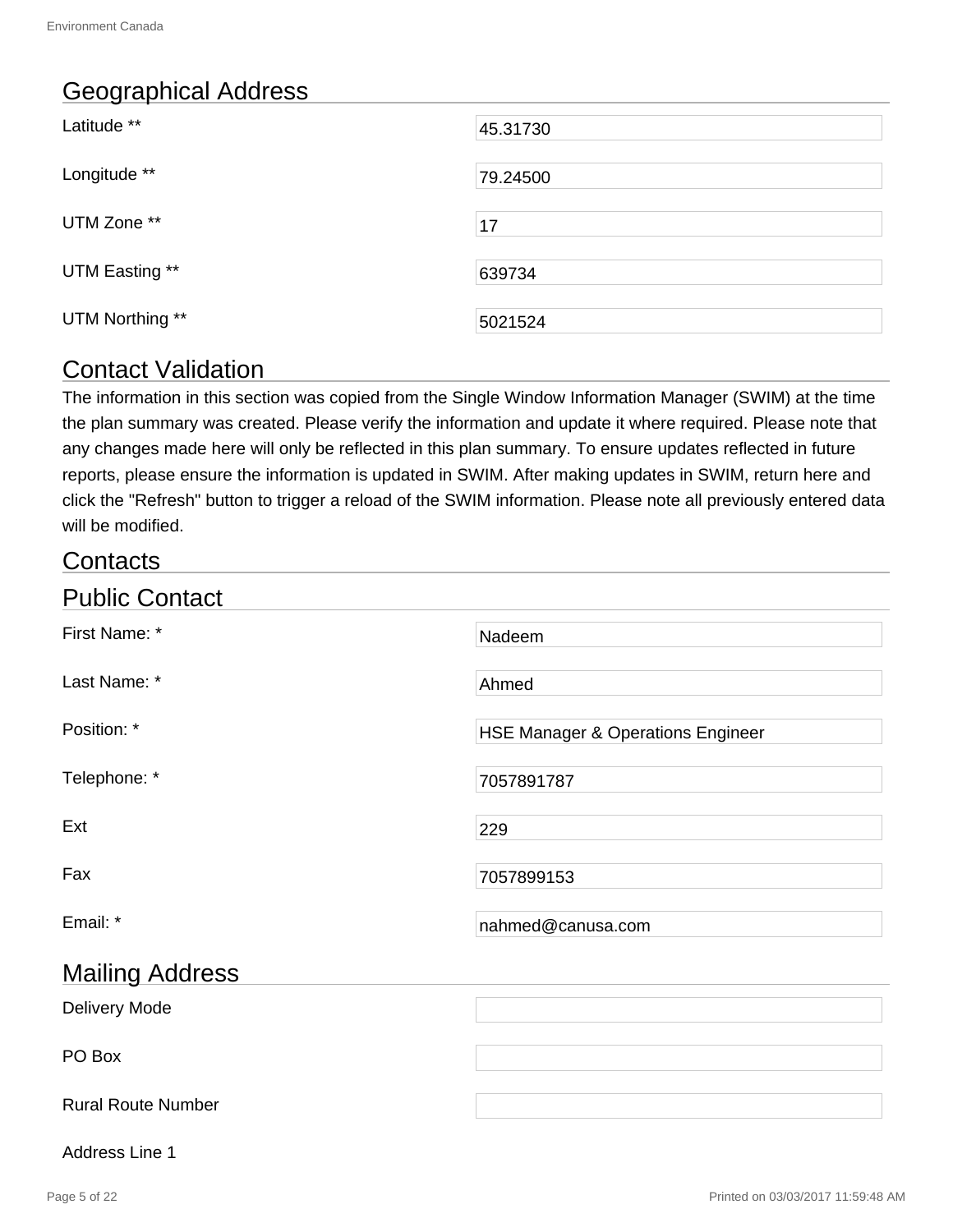|                                                                       | 455 West Airport Road            |
|-----------------------------------------------------------------------|----------------------------------|
| City *                                                                | Huntsville                       |
| Province/Territory **                                                 | Ontario                          |
| Postal Code: **                                                       | <b>P1H 1Y7</b>                   |
| <b>Highest Ranking Employee</b>                                       |                                  |
| First Name: *                                                         | Gary                             |
| Last Name: *                                                          | Mostrey                          |
| Position: *                                                           | <b>Global Operations Manager</b> |
| Telephone: *                                                          | 7057891787                       |
| Ext                                                                   | 222                              |
| Fax                                                                   | 4167439153                       |
| Email: *                                                              | gmostrey@canusa.com              |
| <b>Mailing Address</b>                                                |                                  |
| Delivery Mode                                                         |                                  |
| PO Box                                                                |                                  |
| <b>Rural Route Number</b>                                             |                                  |
| Address Line 1                                                        | 455 West Airport Road            |
| City *                                                                | Huntsville                       |
| Province/Territory **                                                 | Ontario                          |
| Postal Code: **                                                       | <b>P1H 1Y7</b>                   |
| Person responsible for the Toxic Substance Reduction Plan preparation |                                  |

# First Name: \* Wichael The Michael Theory of Michael Last Name: \* The Contract of the Laplante Capital Laplante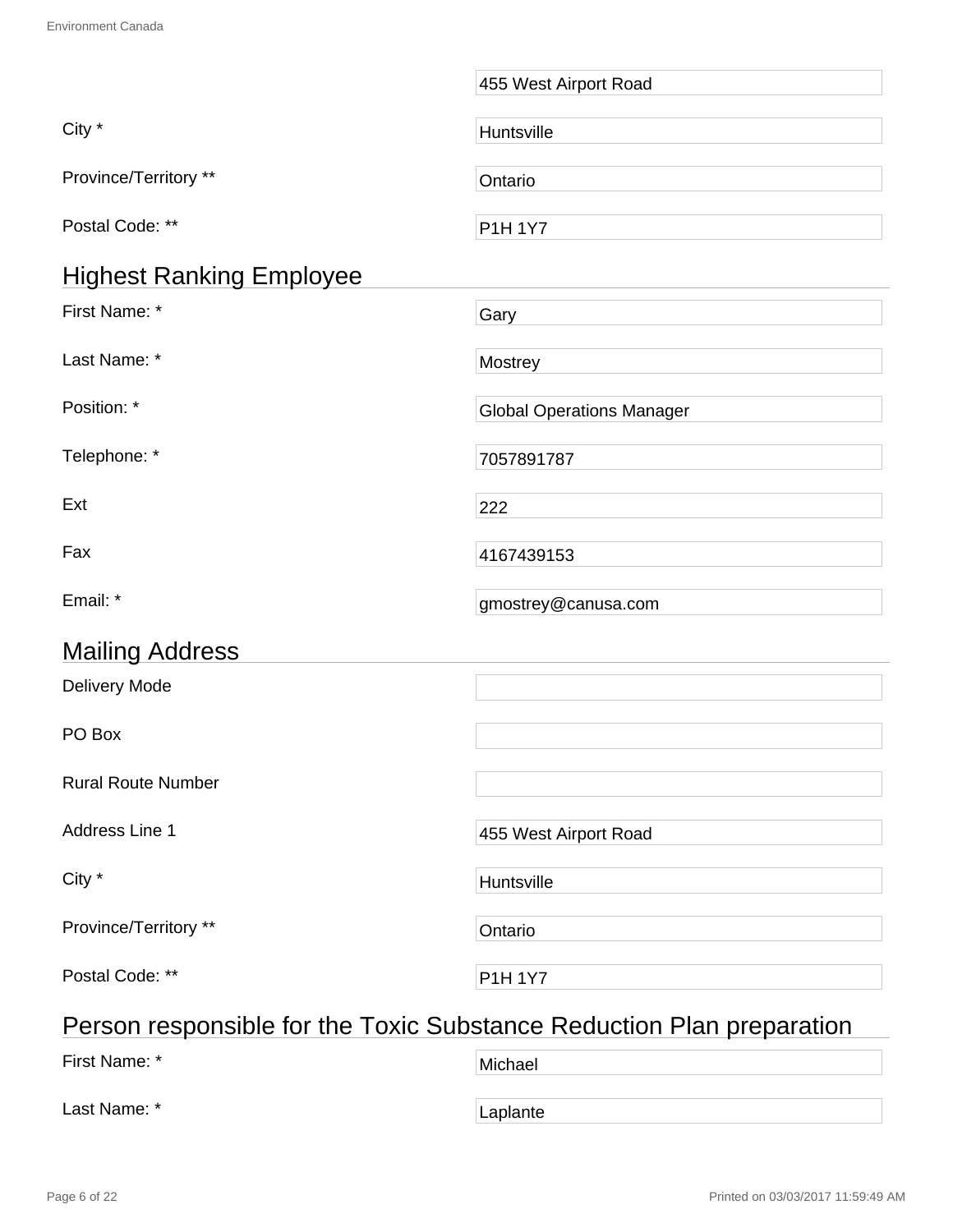| Position: *               | Senior Project Engineer    |
|---------------------------|----------------------------|
| Telephone: *              | 4164675555                 |
| Ext                       | 231                        |
| Fax                       | 4164679824                 |
| Email: *                  | mlaplante@altech-group.com |
| <b>Mailing Address</b>    |                            |
| Delivery Mode             |                            |
| PO Box                    |                            |
| <b>Rural Route Number</b> |                            |
| Address Line 1            | 12 Banigan Drive           |
| City *                    | Toronto                    |
| Province/Territory **     | Ontario                    |
| Postal Code: **           | M4H1E9                     |
| <b>Employees</b>          |                            |
| <b>Employees</b>          |                            |

Number of Full-time Employees: \*

220

# Copy of Certifications of Plan

Copy of Certifications of Plan

### Upload Document

A copy of the certification statement(s) from the Highest Ranking Employee and the Licensed Planner(s), for the Toxic Substance Reduction Plan for which the Plan Summary is being submitted are required. Please upload a single document containing all certifications.

Do not upload any certification statements that are dated after December 31. If this applies, click "?" (Help) for more information.

#### **Comments**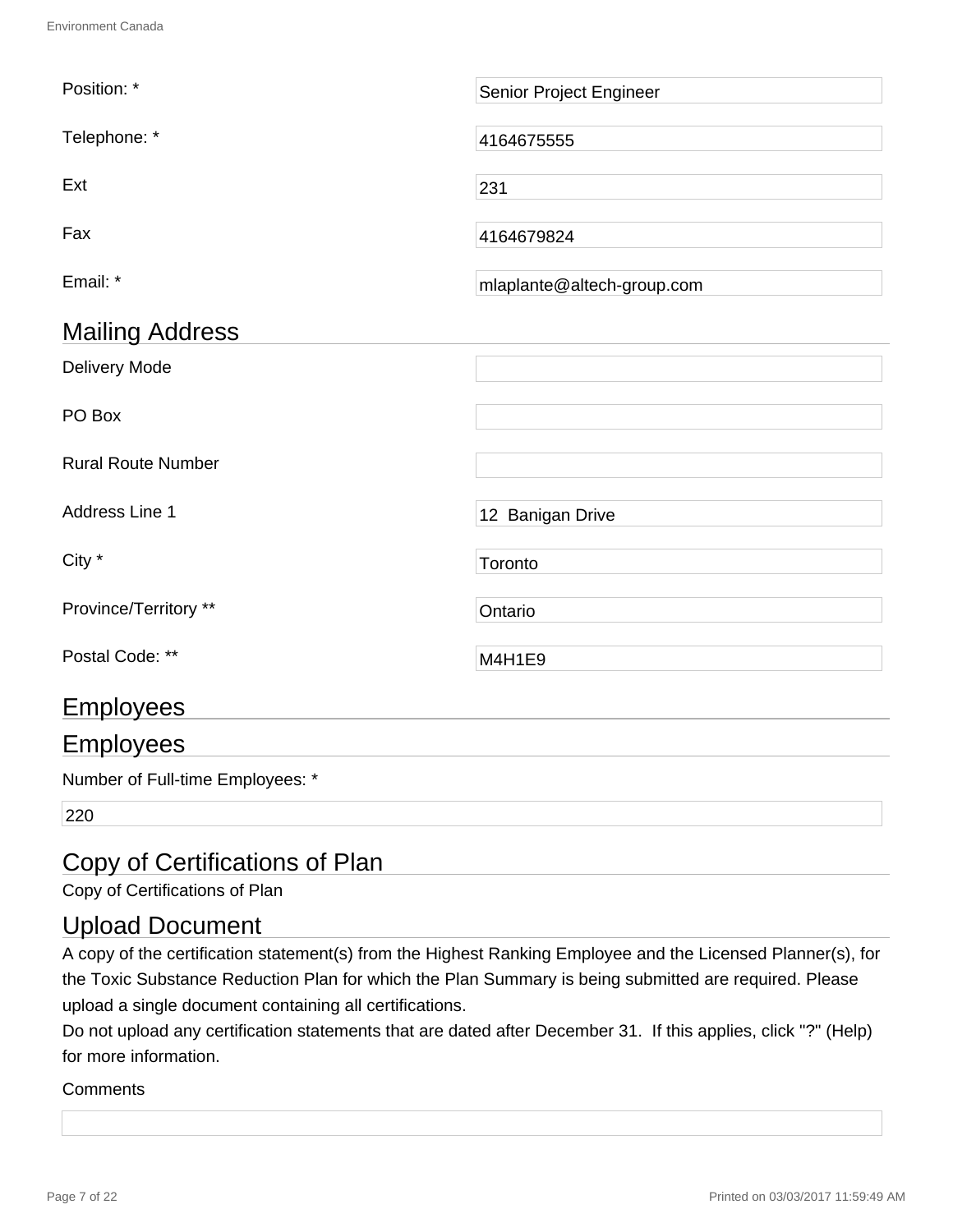#### Website address where the Plan Summary is posted for the public

| <b>File Name</b>                          | <b>Date</b>            |  |
|-------------------------------------------|------------------------|--|
| Canusa TRA Plan Public Summary 2013.pdf   | 02/04/2015 10:36:02 AM |  |
| <b>Plan Summary Submission</b>            |                        |  |
| <b>Electronic Submission</b>              |                        |  |
| <b>Company Name</b>                       |                        |  |
| Canusa-CPS                                |                        |  |
| <b>Facility Name</b>                      |                        |  |
| Huntsville                                |                        |  |
| Report Submitted By (authorized delegate) |                        |  |
| Nadeem Ahmed                              |                        |  |

I, the authorized delegate, acknowledge that by pressing the "Continue" button, I am electronically 冈 submitting the facility TRA Plan Summary for the identified facility.

#### Substances

### 117-81-7, Bis(2-ethylhexyl) phthalate

117-81-7, Bis(2-ethylhexyl) phthalate

#### Substances Section Data

#### Statement of Intent

Are the following included in the Facility's TRA Plan?

#### Use

Is there a statement that the owner or operator of the facility intends to reduce the use of the toxic substance at the facility?: \*

Yes

If 'yes', exact statement of the intent that is included in the facility's TRA Plan to reduce the use of the toxic substance at the facility: \*\*

Reduce use by 10% over 5 years.

If 'no', reason in the facility's TRA Plan for no intent to reduce the use of the toxic substance at the facility: \*\*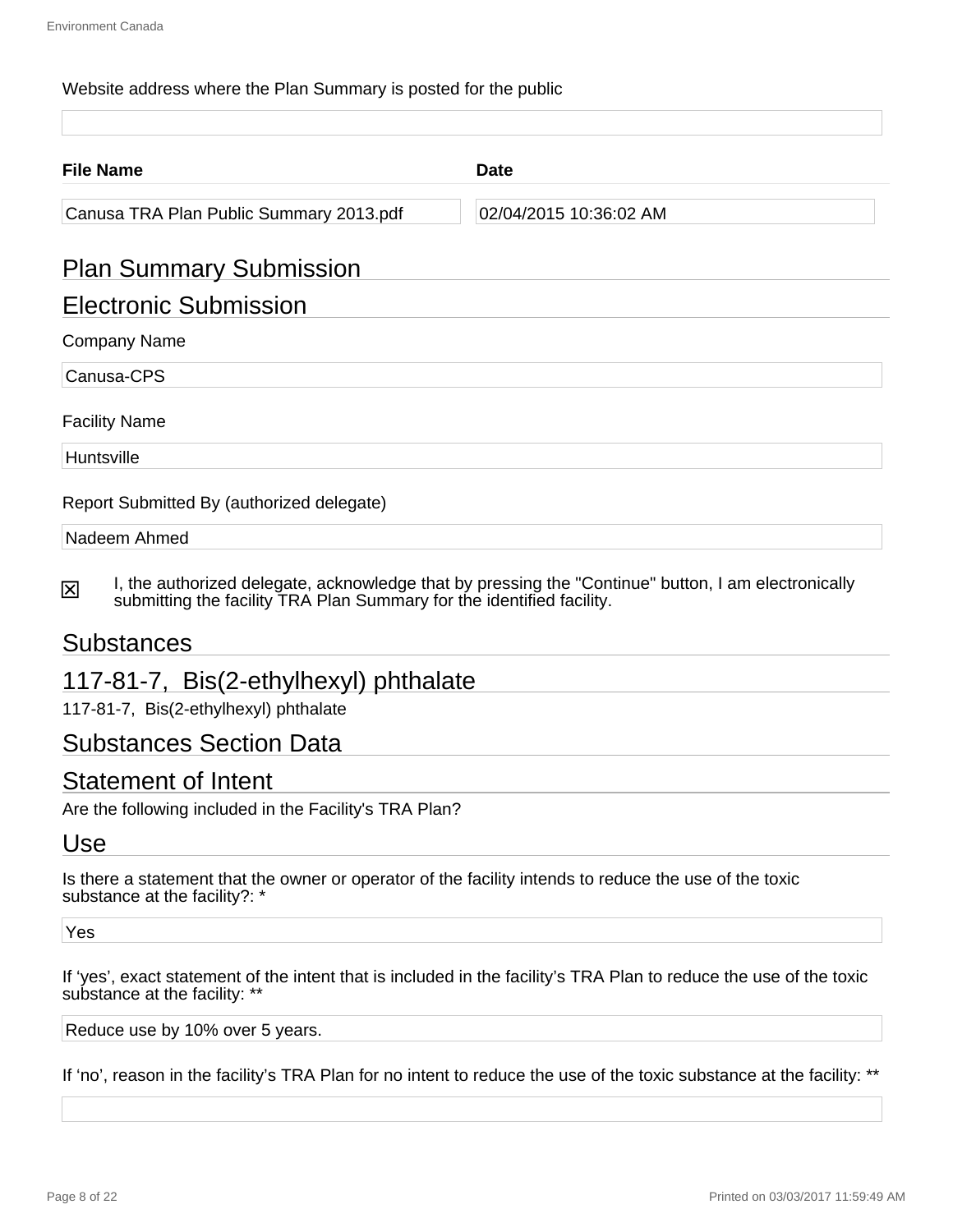# **Creation**

Is there a statement that the owner or operator of the facility intends to reduce the creation of the toxic substance at the facility?: \*

No

If 'yes', exact statement of the intent that is included in the facility's TRA Plan to reduce the creation of the toxic substance at the facility: \*\*

If 'no', reason in the facility's TRA Plan for no intent to reduce the creation of the toxic substance at the facility: \*\*

The substance is not created in the facility.

### Objectives, Targets and Description

#### **Objectives**

Objectives in plan: \*

Reduce use by 10% over 5 years.

#### Use Targets

#### What is the targeted reduction in use of the toxic substance at the

#### facility? \*

| . .<br>No quantity<br>target |    | Quantity        | Unit   |  |
|------------------------------|----|-----------------|--------|--|
| ┍<br>_                       | or | .6 <sub>1</sub> | tonnes |  |

### What is the targeted timeframe for this reduction? \*

| No timeline target     |    | <b>vears</b> |  |
|------------------------|----|--------------|--|
|                        | or | b            |  |
| Description of targets |    |              |  |

#### Creation Targets

# What is the targeted reduction in creation of the toxic substance at the facility? \*

| No quantity | Quantity | Unit |
|-------------|----------|------|
|-------------|----------|------|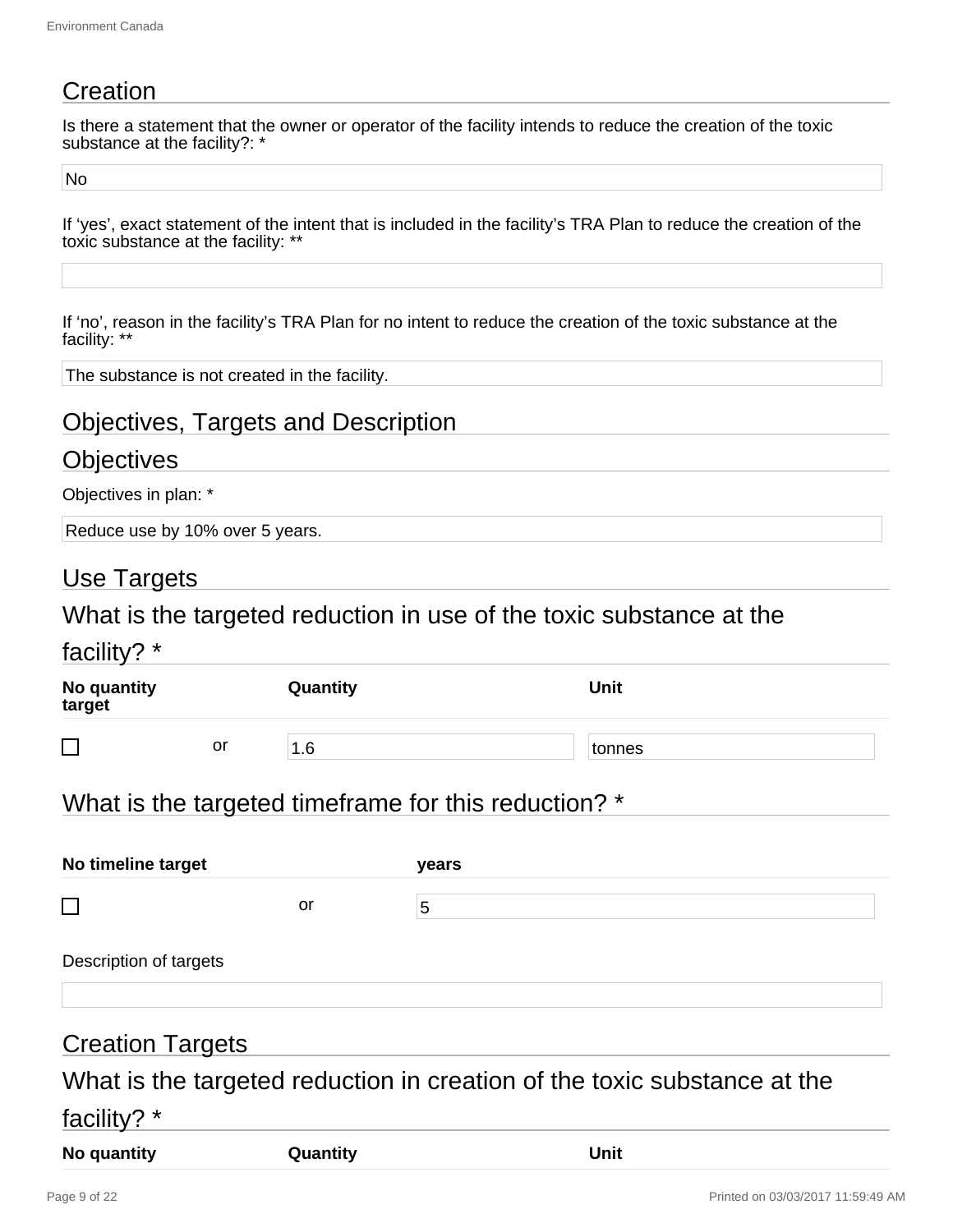| target                       |    |    |                                                      |  |
|------------------------------|----|----|------------------------------------------------------|--|
| ⊠                            | or |    |                                                      |  |
|                              |    |    | What is the targeted timeframe for this reduction? * |  |
| No timeline target           |    |    | years                                                |  |
| ⊠                            |    | or |                                                      |  |
| <b>Description of Target</b> |    |    |                                                      |  |

#### Reasons for Use

Why is the toxic substance used at the facility?: \*

As a formulation component

Summarize why the toxic substance is used at the facility: \*\*

It is acomponent of the heat shrink sleeves.

### Reasons for Creation

Why is the toxic substance created at the facility?: \*

This substance is not created at the facility

Summarize why the toxic substance is created at the facility: \*\*

### Toxic Reduction Options for Implementation

### Description of the toxic reduction option(s) to be implemented

Is there a statement that no option will be implemented?: \*

#### Yes, we are not implementing

If you answered "No" to this question, please add the option(s) under the appropriate Toxic Substance Reduction Categories (e.g. Materials or feedstock substitution, Product design or reformulation, etc.). If you answered "Yes" please provide an explanation below why your facility is not implementing an option. Explanation of the reasons why no option will be implemented: \*\*

No feasible options at the present, but the company is investigating.

#### Materials or feedstock substitution

Empty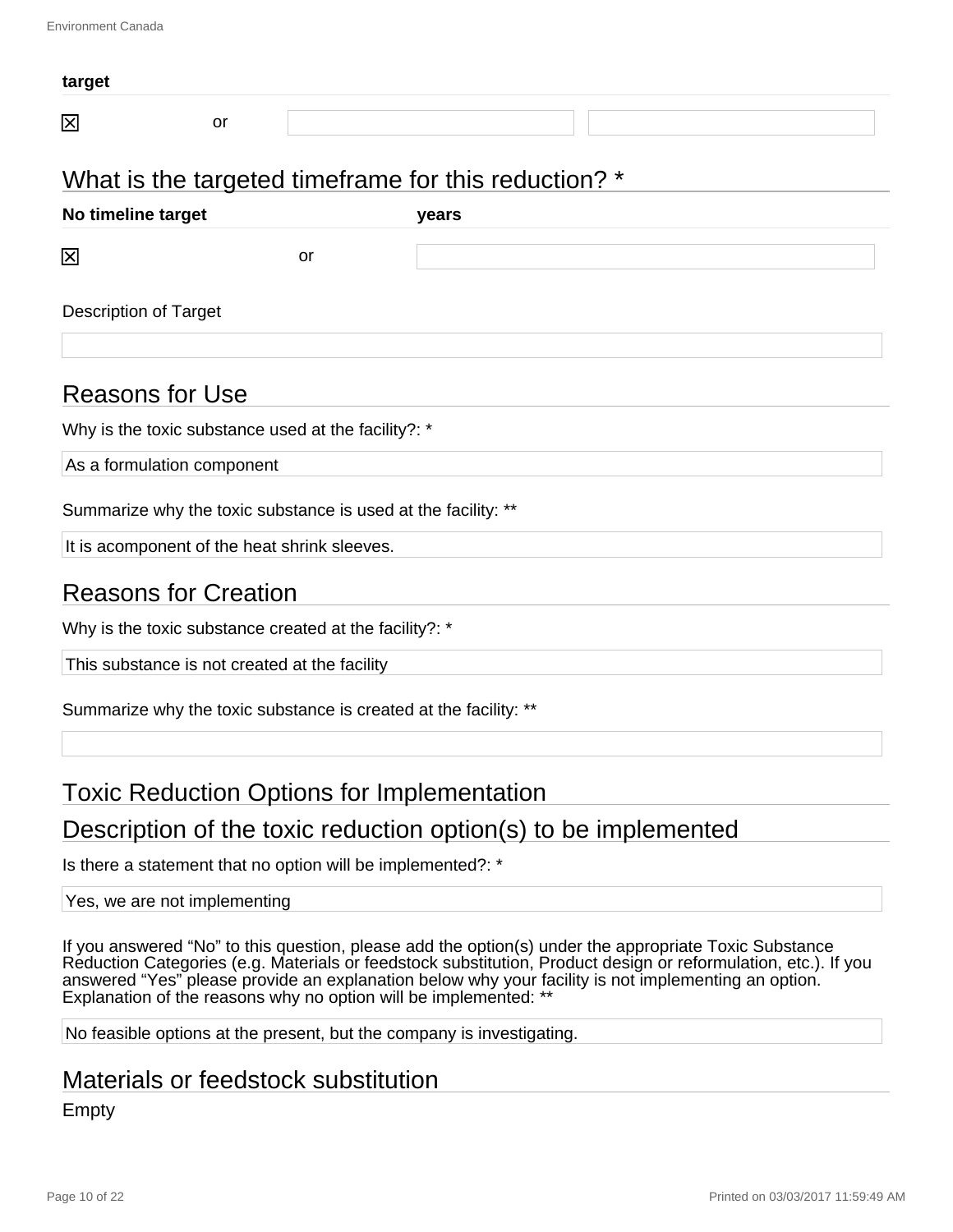### Product design or reformulation

#### Empty

#### Equipment or process modifications

Empty

#### Spill or leak prevention

Empty

#### On-site reuse, recycling or recovery

Empty

### Improved inventory management or purchasing techniques

Empty

### Good operator practice or training

Empty

Rationale for why the listed options were chosen for implementation

General description of any actions undertaken by the owner and operator of the facility to reduce the use and creation of the toxic substance at the facility that are outside of the plan

License Number of the toxic substance reduction planner who made recommendations in the toxic substance reduction plan for this substance (format TSRPXXXX): \*

#### TSRP0246

License Number of the toxic substance reduction planner who has certified the toxic substance reduction plan for this substance (format TSRPXXXX): \*

#### TSRP0246

What version of the plan is this summary based on?: \*

Reviewed Plan

# 127-18-4, Tetrachloroethylene

127-18-4, Tetrachloroethylene

#### Substances Section Data

### Statement of Intent

Are the following included in the Facility's TRA Plan?

#### Use

Is there a statement that the owner or operator of the facility intends to reduce the use of the toxic substance at the facility?: \*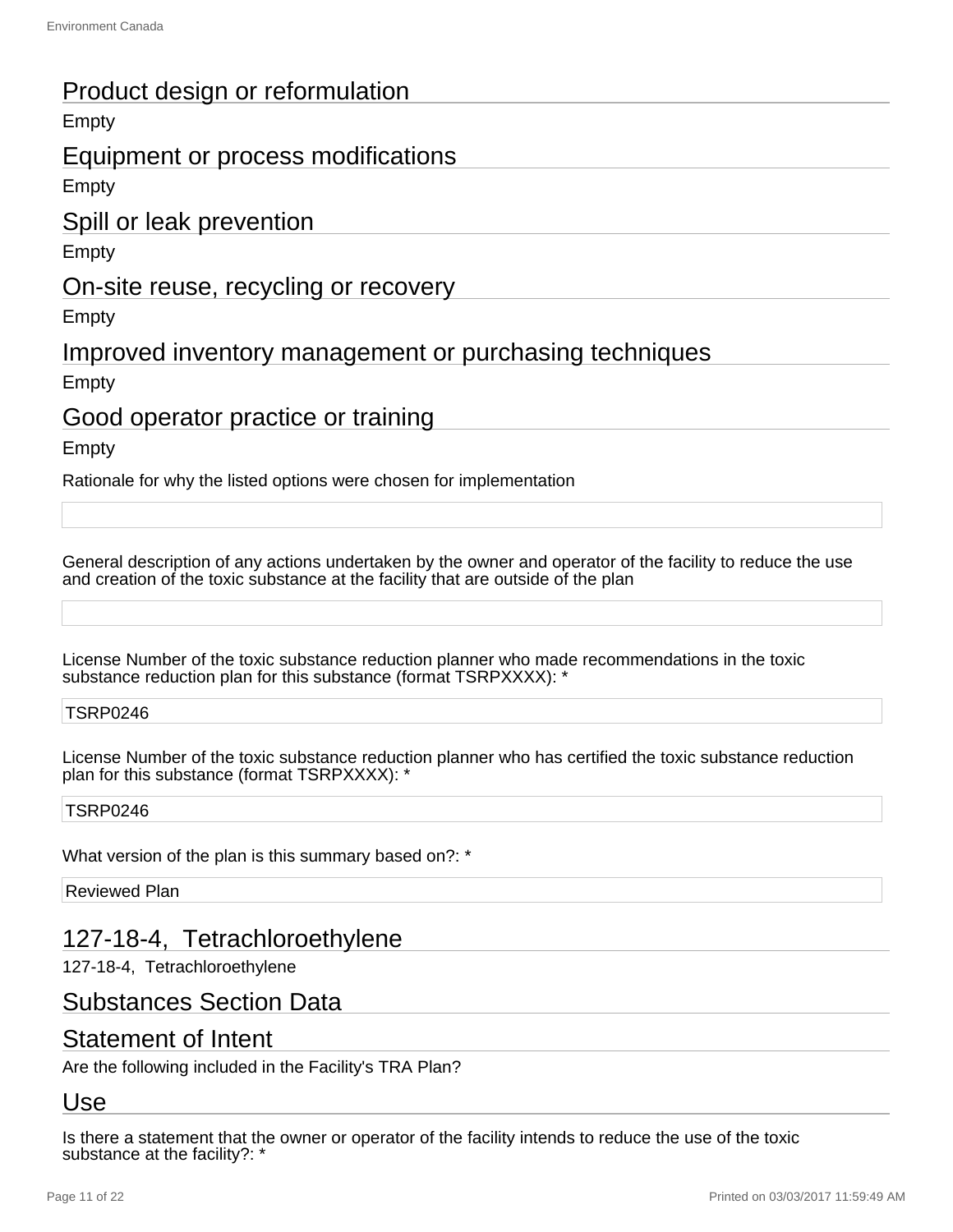#### Yes

If 'yes', exact statement of the intent that is included in the facility's TRA Plan to reduce the use of the toxic substance at the facility: \*\*

Whenever feasible, we will eliminate, or reduce the use and releases of toxic substances used and/ or generated by our facility (tetrachloroethylene) in compliance with all Federal and Provincial Regulations.

If 'no', reason in the facility's TRA Plan for no intent to reduce the use of the toxic substance at the facility: \*\*

#### Creation

Is there a statement that the owner or operator of the facility intends to reduce the creation of the toxic substance at the facility?: '

No

If 'yes', exact statement of the intent that is included in the facility's TRA Plan to reduce the creation of the toxic substance at the facility: \*\*

If 'no', reason in the facility's TRA Plan for no intent to reduce the creation of the toxic substance at the facility:

Substance is not created at the facility

### Objectives, Targets and Description

#### Objectives

Objectives in plan: \*

Our goal is to reduce the amount of toxic substances used at our facility within five years of preparing this plan.

#### Use Targets

What is the targeted reduction in use of the toxic substance at the

#### facility? \*

| No quantity<br>target |    | Quantity | <b>Unit</b> |
|-----------------------|----|----------|-------------|
| 区                     | or |          |             |

### What is the targeted timeframe for this reduction? \*

**No timeline target years**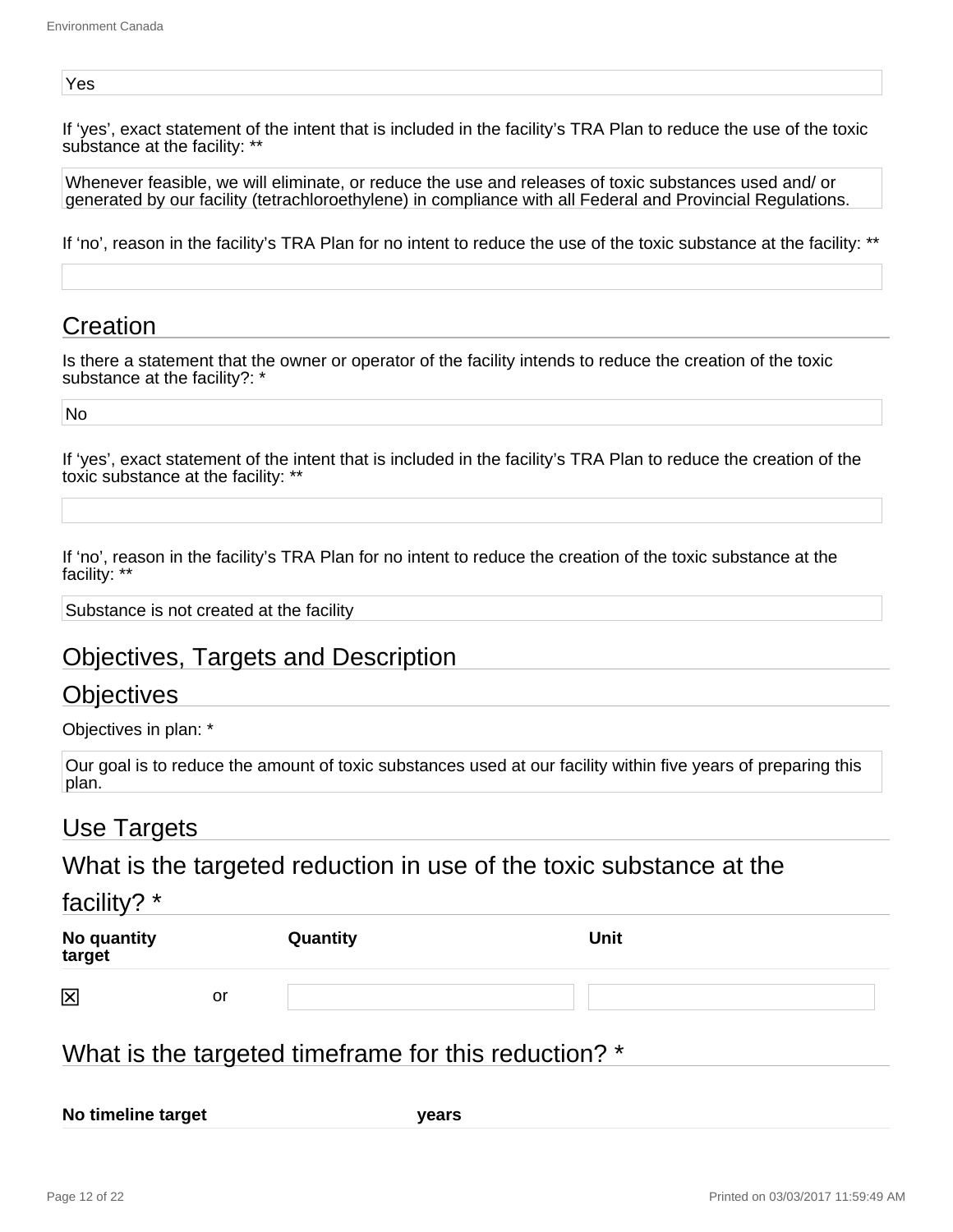| $\Box$                                                                               | or       | 5     |                                                                                                          |
|--------------------------------------------------------------------------------------|----------|-------|----------------------------------------------------------------------------------------------------------|
| Description of targets                                                               |          |       |                                                                                                          |
| Canusa intends to reduce the use of tetrachloroethylene by 5 % over the next 5 years |          |       |                                                                                                          |
| <b>Creation Targets</b>                                                              |          |       |                                                                                                          |
|                                                                                      |          |       | What is the targeted reduction in creation of the toxic substance at the                                 |
|                                                                                      |          |       |                                                                                                          |
| facility? *                                                                          |          |       |                                                                                                          |
| No quantity<br>target                                                                | Quantity |       | <b>Unit</b>                                                                                              |
| 区<br>or                                                                              |          |       |                                                                                                          |
|                                                                                      |          |       |                                                                                                          |
| What is the targeted timeframe for this reduction? *                                 |          |       |                                                                                                          |
| No timeline target                                                                   |          | years |                                                                                                          |
| 区                                                                                    | or       |       |                                                                                                          |
| <b>Description of Target</b>                                                         |          |       |                                                                                                          |
| <b>Reasons for Use</b>                                                               |          |       |                                                                                                          |
| Why is the toxic substance used at the facility?: *                                  |          |       |                                                                                                          |
| As a formulation component                                                           |          |       |                                                                                                          |
| Summarize why the toxic substance is used at the facility: **                        |          |       |                                                                                                          |
| primer, subsequent to the application of adhesive to rubber sheets                   |          |       | Tetrachloroethylene is only used in one process (Coating). It is used as a carrier for Silane which is a |
| <b>Reasons for Creation</b>                                                          |          |       |                                                                                                          |
| Why is the toxic substance created at the facility?: *                               |          |       |                                                                                                          |
| This substance is not created at the facility                                        |          |       |                                                                                                          |

Summarize why the toxic substance is created at the facility: \*\*

# Toxic Reduction Options for Implementation

Description of the toxic reduction option(s) to be implemented

Is there a statement that no option will be implemented?: \*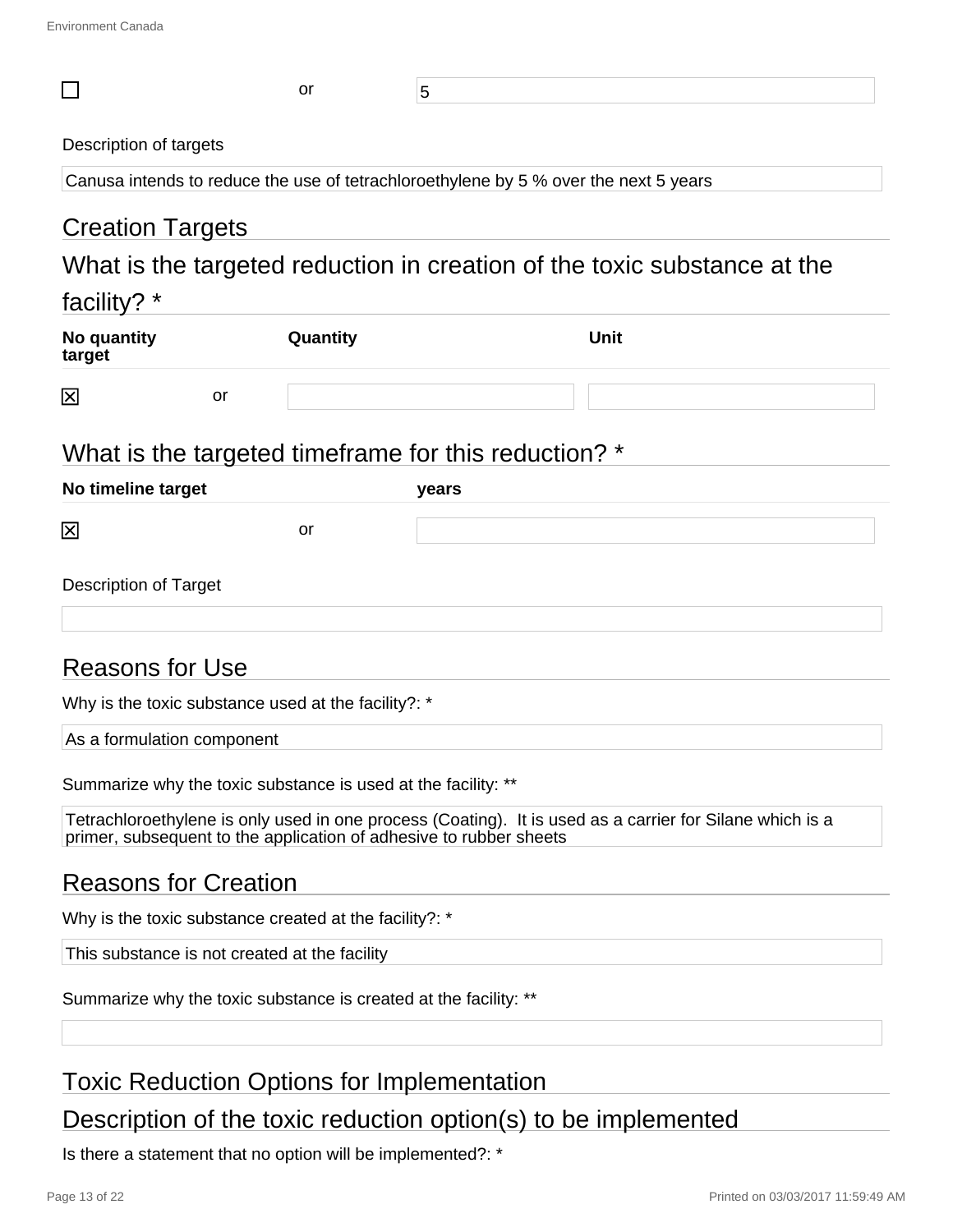#### No, we are implementing

If you answered "No" to this question, please add the option(s) under the appropriate Toxic Substance Reduction Categories (e.g. Materials or feedstock substitution, Product design or reformulation, etc.). If you answered "Yes" please provide an explanation below why your facility is not implementing an option. Explanation of the reasons why no option will be implemented: \*\*

#### Materials or feedstock substitution

Empty

Product design or reformulation

#### Modified design or composition

#### Which activities will be undertaken to implement these reduction options?

Which activities will be undertaken to implement these reduction options?: \*

| Modified design or composition |                                                                                                                                                                              |                                                                                                           |
|--------------------------------|------------------------------------------------------------------------------------------------------------------------------------------------------------------------------|-----------------------------------------------------------------------------------------------------------|
| Describe the option: *         |                                                                                                                                                                              |                                                                                                           |
|                                | Redesign the adhesive/primer combination to eventually eliminate the use of tetrachloroethylene                                                                              |                                                                                                           |
| <b>Estimates</b>               |                                                                                                                                                                              |                                                                                                           |
| N/A                            | tonnes                                                                                                                                                                       | $\frac{0}{0}$                                                                                             |
|                                | Estimate of the amount by which the <strong>use</strong> of the toxic substance at the facility will be<br>reduced as a result of implementing the option:                   |                                                                                                           |
| $\Box$                         | 2.5                                                                                                                                                                          | 5                                                                                                         |
| $\boxtimes$                    | Estimate of the amount by which the <strong>creation</strong> of the toxic substance at the facility will be<br>reduced as a result of implementing the option:              |                                                                                                           |
|                                | facility will be reduced as a result of implementing the option:                                                                                                             | Estimate of the amount by which the toxic substance <strong>contained in the product</strong> leaving the |
| 図                              |                                                                                                                                                                              |                                                                                                           |
|                                | Estimate of the amount by which the total <strong>releases to air</strong> of the toxic substance at the<br>facility will be reduced as a result of implementing the option: |                                                                                                           |
| $\boxtimes$                    |                                                                                                                                                                              |                                                                                                           |
|                                |                                                                                                                                                                              |                                                                                                           |

Estimate of the amount by which the total <strong>releases to water</strong> of the toxic substance at the facility will be reduced as a result of implementing the option: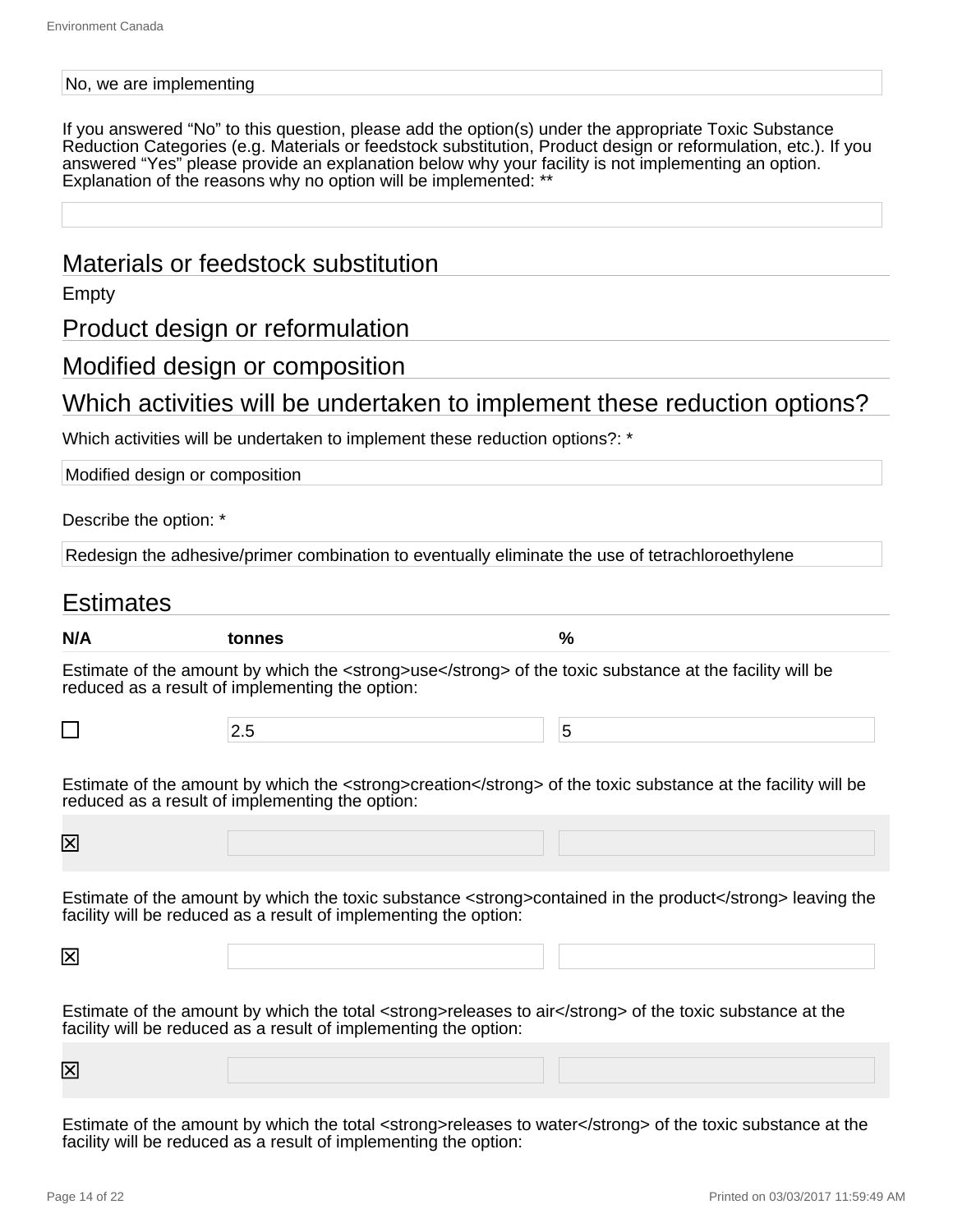| 区                                 |                                                                                                                                                                                                              |
|-----------------------------------|--------------------------------------------------------------------------------------------------------------------------------------------------------------------------------------------------------------|
|                                   | Estimate of the amount by which the total <strong>releases to land</strong> of the toxic substance at the<br>facility will be reduced as a result of implementing the option:                                |
| $\overline{\mathsf{x}}$           |                                                                                                                                                                                                              |
|                                   | Estimate of the amount by which the <strong>disposals on-site</strong> (including tailing and waste rock)<br>of the toxic substance at the facility will be reduced as a result on implementing this option: |
| 区                                 |                                                                                                                                                                                                              |
|                                   | Estimate of the amount by which the <strong>disposals off-site</strong> of the toxic substance at the facility<br>will be reduced as a result on implementing this option:                                   |
| $\boxtimes$                       |                                                                                                                                                                                                              |
|                                   | Estimate of the amount by which total <strong>recycling off-site</strong> of the toxic substance at the<br>facility will be reduced as a result on implementing this option:                                 |
| 区                                 |                                                                                                                                                                                                              |
|                                   |                                                                                                                                                                                                              |
| Timelines                         |                                                                                                                                                                                                              |
| N/A                               | years                                                                                                                                                                                                        |
| substance:                        | Anticipated timelines for achieving the estimated reduction of the <strong>use</strong> of the toxic                                                                                                         |
|                                   | 5                                                                                                                                                                                                            |
| substance:                        | Anticipated timelines for achieving the estimated reduction of the <strong>creation</strong> of the toxic                                                                                                    |
| $\boxtimes$                       |                                                                                                                                                                                                              |
|                                   | Equipment or process modifications                                                                                                                                                                           |
| Empty<br>Spill or leak prevention |                                                                                                                                                                                                              |
| Empty                             |                                                                                                                                                                                                              |
| Empty                             | On-site reuse, recycling or recovery                                                                                                                                                                         |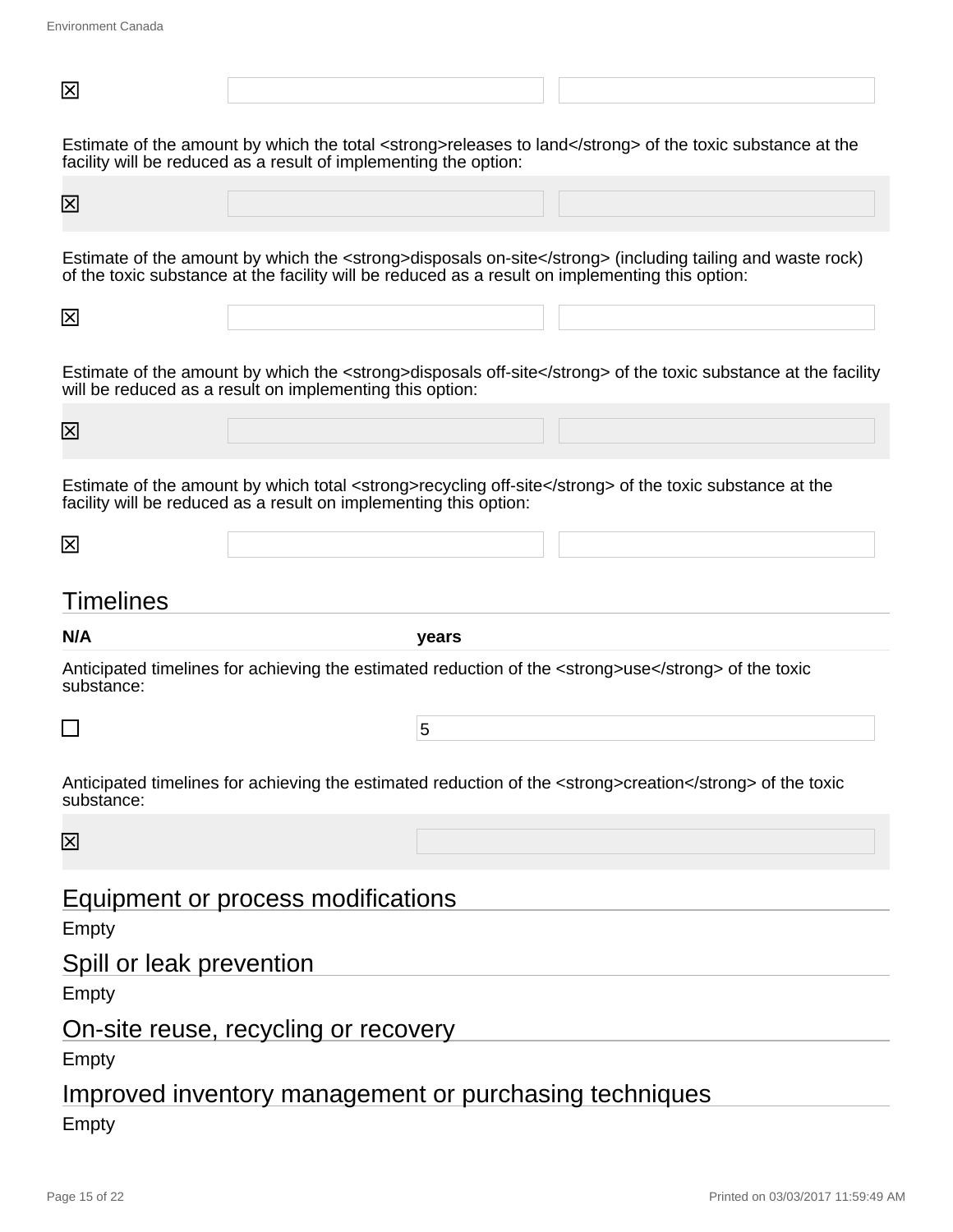# Good operator practice or training

#### **Empty**

Rationale for why the listed options were chosen for implementation

Present specification requires use of tetrachloroethylene. No changes can be made unless complete redesign of system

General description of any actions undertaken by the owner and operator of the facility to reduce the use and creation of the toxic substance at the facility that are outside of the plan

License Number of the toxic substance reduction planner who made recommendations in the toxic substance reduction plan for this substance (format TSRPXXXX): \*

#### TSRP0035

License Number of the toxic substance reduction planner who has certified the toxic substance reduction plan for this substance (format TSRPXXXX): \*

#### TSRP0035

What version of the plan is this summary based on?: \*

New Plan

#### 67-64-1, Acetone

67-64-1, Acetone

Substances Section Data

#### Statement of Intent

Are the following included in the Facility's TRA Plan?

#### Use

Is there a statement that the owner or operator of the facility intends to reduce the use of the toxic substance at the facility?: \*

No

If 'yes', exact statement of the intent that is included in the facility's TRA Plan to reduce the use of the toxic substance at the facility: \*\*

If 'no', reason in the facility's TRA Plan for no intent to reduce the use of the toxic substance at the facility: \*\*

Accidentally entered into the system

### Creation

Is there a statement that the owner or operator of the facility intends to reduce the creation of the toxic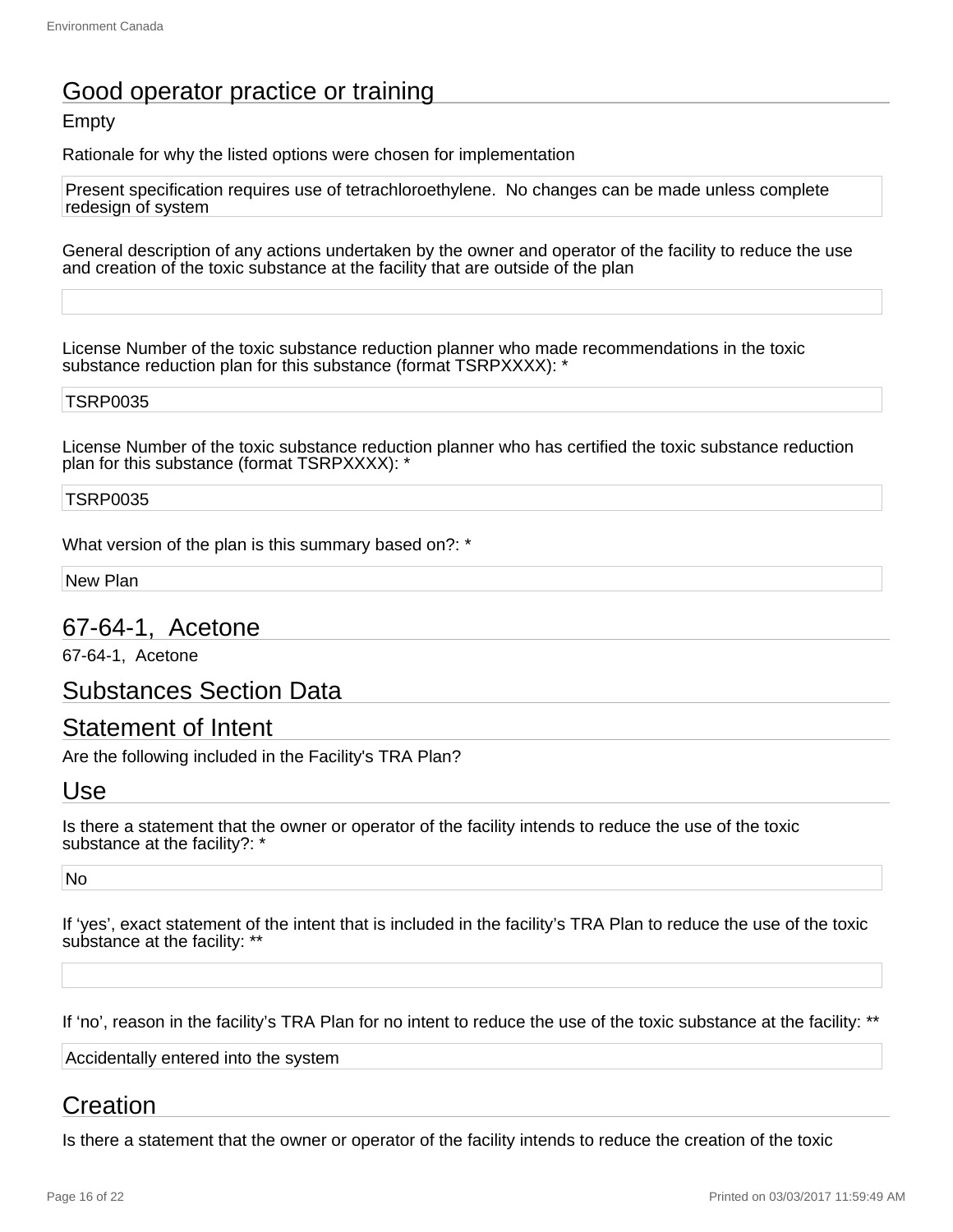#### substance at the facility?: \*

No

| If 'yes', exact statement of the intent that is included in the facility's TRA Plan to reduce the creation of the |  |  |
|-------------------------------------------------------------------------------------------------------------------|--|--|
| toxic substance at the facility: **                                                                               |  |  |

If 'no', reason in the facility's TRA Plan for no intent to reduce the creation of the toxic substance at the facility: \*\*

Not created

# Objectives, Targets and Description

## **Objectives**

Objectives in plan: \*

Accidnetally added to the file

# Use Targets

What is the targeted reduction in use of the toxic substance at the

| facility? *             |    |          |      |
|-------------------------|----|----------|------|
| No quantity<br>target   |    | Quantity | Unit |
| $\overline{\mathsf{x}}$ | or |          |      |

# What is the targeted timeframe for this reduction? \*

| No timeline target     |    | years |  |
|------------------------|----|-------|--|
| 区                      | or |       |  |
| Description of targets |    |       |  |

### Creation Targets

What is the targeted reduction in creation of the toxic substance at the

# facility? \*

| No quantity<br>target | Quantity | Unit |
|-----------------------|----------|------|
|-----------------------|----------|------|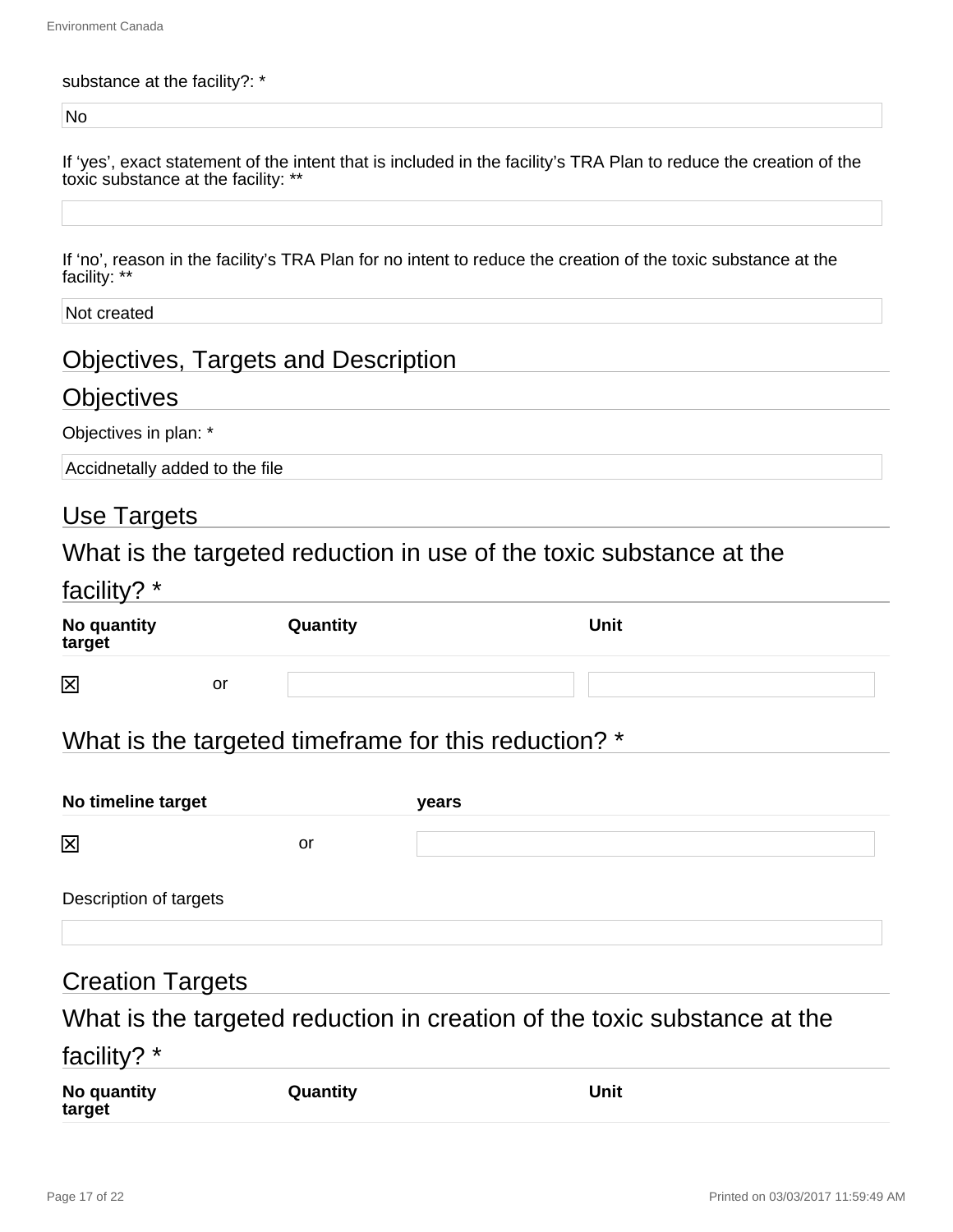| What is the targeted timeframe for this reduction? * |  |  |  |  |  |  |
|------------------------------------------------------|--|--|--|--|--|--|
| No timeline target<br>years                          |  |  |  |  |  |  |
| 区<br>or                                              |  |  |  |  |  |  |
| <b>Description of Target</b>                         |  |  |  |  |  |  |

### Reasons for Use

Why is the toxic substance used at the facility?: \*

This substance is not used at the facility

Summarize why the toxic substance is used at the facility: \*\*

### Reasons for Creation

Why is the toxic substance created at the facility?: \*

This substance is not created at the facility

Summarize why the toxic substance is created at the facility: \*\*

#### Toxic Reduction Options for Implementation

#### Description of the toxic reduction option(s) to be implemented

Is there a statement that no option will be implemented?: \*

#### Yes, we are not implementing

If you answered "No" to this question, please add the option(s) under the appropriate Toxic Substance Reduction Categories (e.g. Materials or feedstock substitution, Product design or reformulation, etc.). If you answered "Yes" please provide an explanation below why your facility is not implementing an option. Explanation of the reasons why no option will be implemented: \*\*

Not applicable

### Materials or feedstock substitution

Empty

#### Product design or reformulation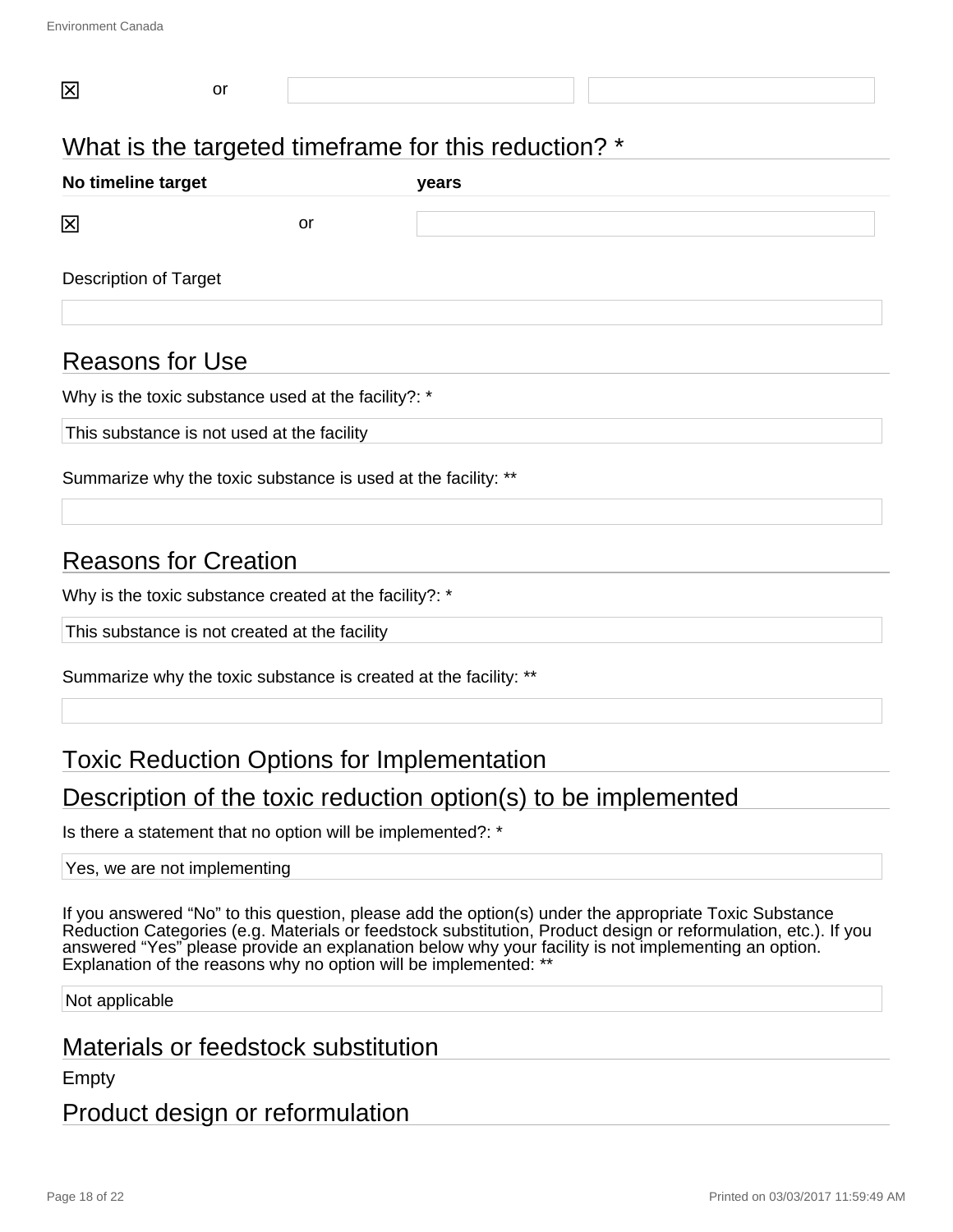#### Empty

#### Equipment or process modifications

**Empty** 

#### Spill or leak prevention

Empty

#### On-site reuse, recycling or recovery

Empty

#### Improved inventory management or purchasing techniques

Empty

#### Good operator practice or training

**Empty** 

Rationale for why the listed options were chosen for implementation

General description of any actions undertaken by the owner and operator of the facility to reduce the use and creation of the toxic substance at the facility that are outside of the plan

License Number of the toxic substance reduction planner who made recommendations in the toxic substance reduction plan for this substance (format TSRPXXXX): '

#### TSRP0246

License Number of the toxic substance reduction planner who has certified the toxic substance reduction plan for this substance (format TSRPXXXX): \*

#### TSRP0246

What version of the plan is this summary based on?: \*

Reviewed Plan

### NA - 08, Lead (and its compounds)

NA - 08, Lead (and its compounds)

#### Substances Section Data

#### Statement of Intent

Are the following included in the Facility's TRA Plan?

### Use

Is there a statement that the owner or operator of the facility intends to reduce the use of the toxic substance at the facility?: \*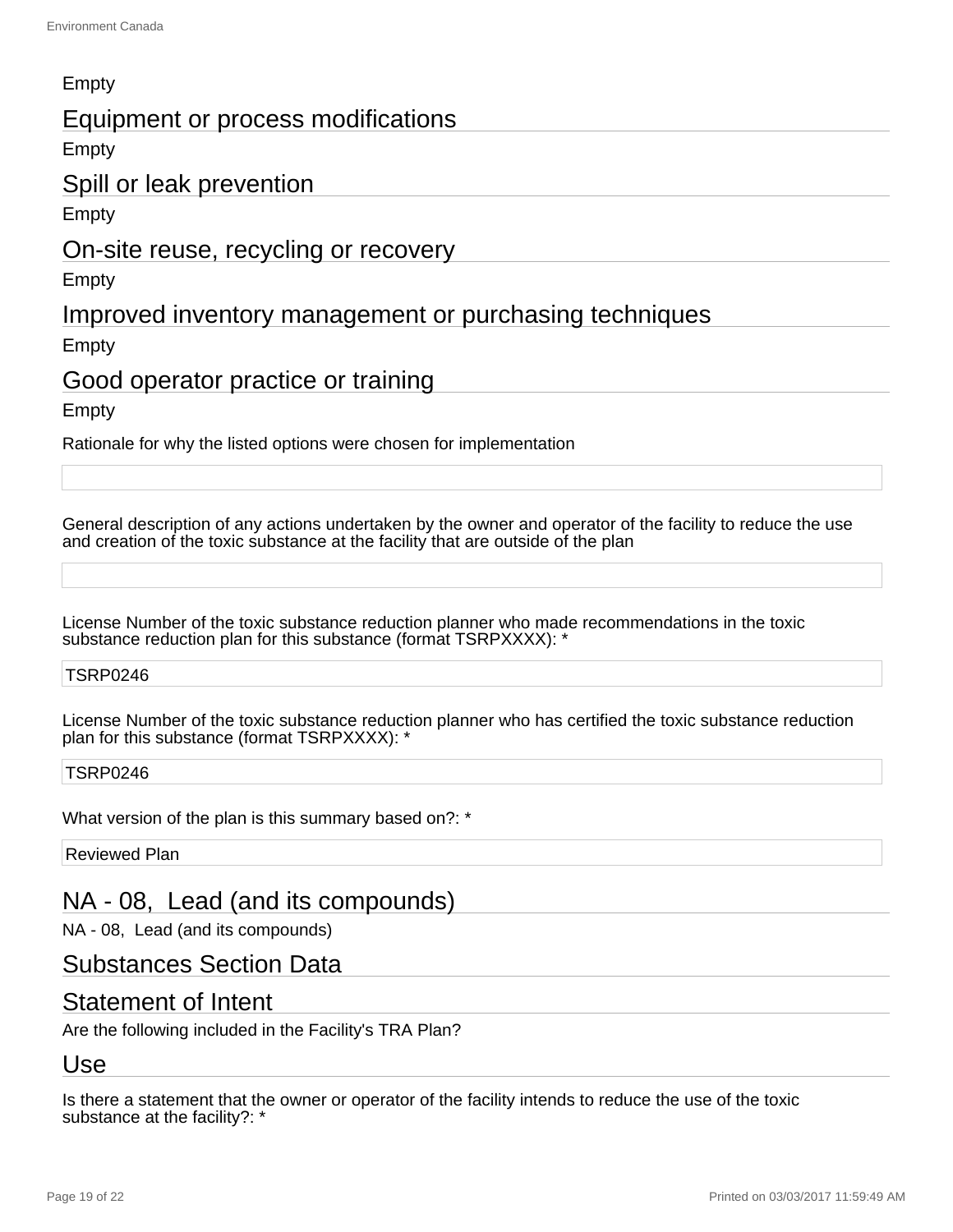#### Yes

If 'yes', exact statement of the intent that is included in the facility's TRA Plan to reduce the use of the toxic substance at the facility: \*\*

Reduce use of the substance by 10% over 5 years.

If 'no', reason in the facility's TRA Plan for no intent to reduce the use of the toxic substance at the facility: \*\*

#### **Creation**

Is there a statement that the owner or operator of the facility intends to reduce the creation of the toxic substance at the facility?: \*

No

If 'yes', exact statement of the intent that is included in the facility's TRA Plan to reduce the creation of the toxic substance at the facility: \*\*

If 'no', reason in the facility's TRA Plan for no intent to reduce the creation of the toxic substance at the facility: \*\*

It is not created in the facility.

### Objectives, Targets and Description

#### **Objectives**

Objectives in plan: \*

Reduce the use of lead in colour masterbatch by 10% over 5 years.

#### Use Targets

What is the targeted reduction in use of the toxic substance at the

facility? \*

| No quantity<br>target |    | Quantity        | <b>Unit</b> |  |
|-----------------------|----|-----------------|-------------|--|
|                       | or | .5 <sub>1</sub> | kg          |  |

#### What is the targeted timeframe for this reduction? \*

| No timeline target |    | vears |  |
|--------------------|----|-------|--|
| –                  |    |       |  |
|                    | or |       |  |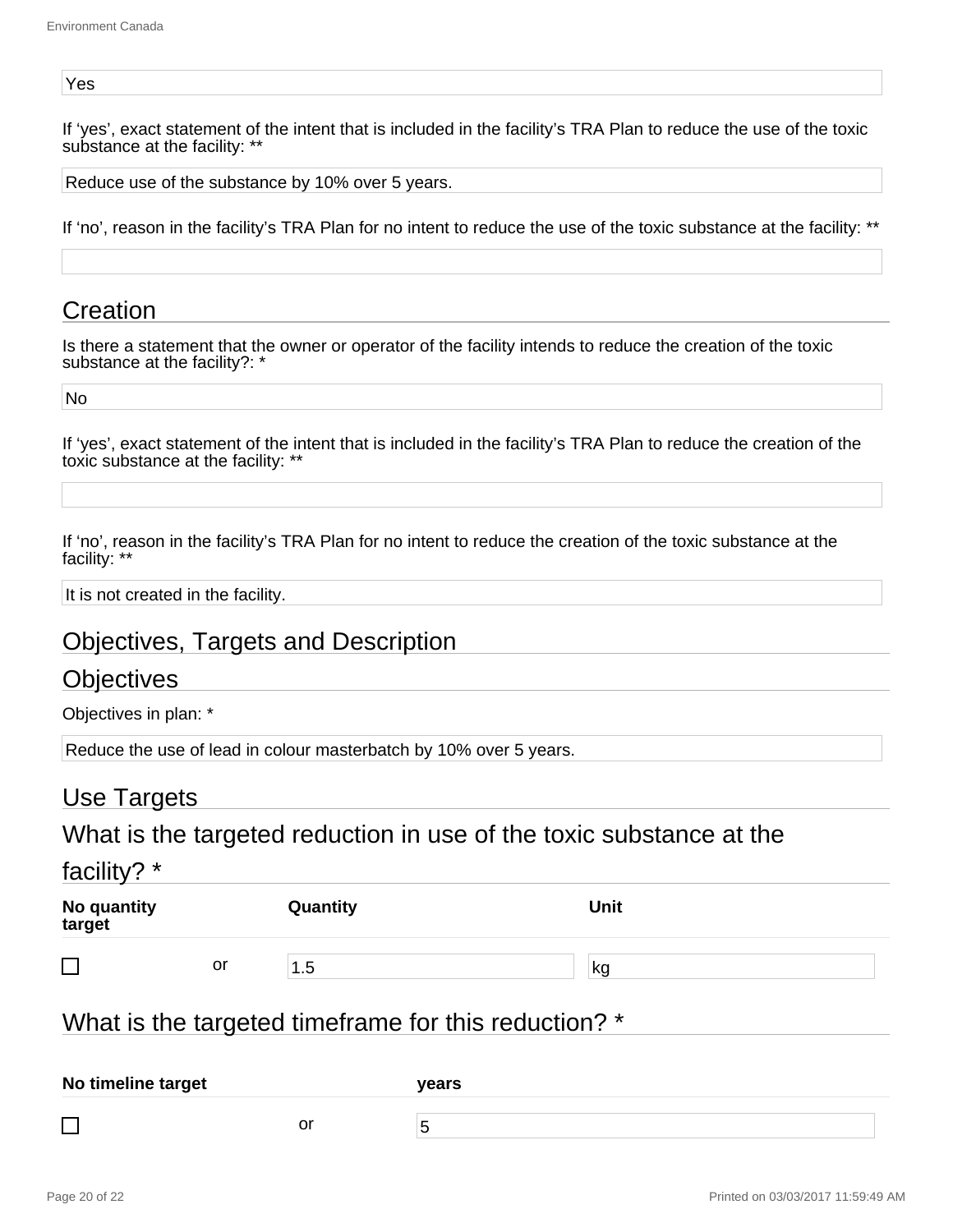#### Description of targets

# Creation Targets

# What is the targeted reduction in creation of the toxic substance at the

#### facility? \*

| No quantity<br>target |    | Quantity | Unit |  |
|-----------------------|----|----------|------|--|
| 区                     | or |          |      |  |

# What is the targeted timeframe for this reduction? \*

| No timeline target           |    | years |  |
|------------------------------|----|-------|--|
| 図                            | or |       |  |
| <b>Description of Target</b> |    |       |  |

#### Reasons for Use

Why is the toxic substance used at the facility?: \*

As an article component

Summarize why the toxic substance is used at the facility: \*\*

It is a component of the colour masterbatch.

### Reasons for Creation

Why is the toxic substance created at the facility?: \*

This substance is not created at the facility

Summarize why the toxic substance is created at the facility: \*\*

### Toxic Reduction Options for Implementation

# Description of the toxic reduction option(s) to be implemented

Is there a statement that no option will be implemented?: \*

Yes, we are not implementing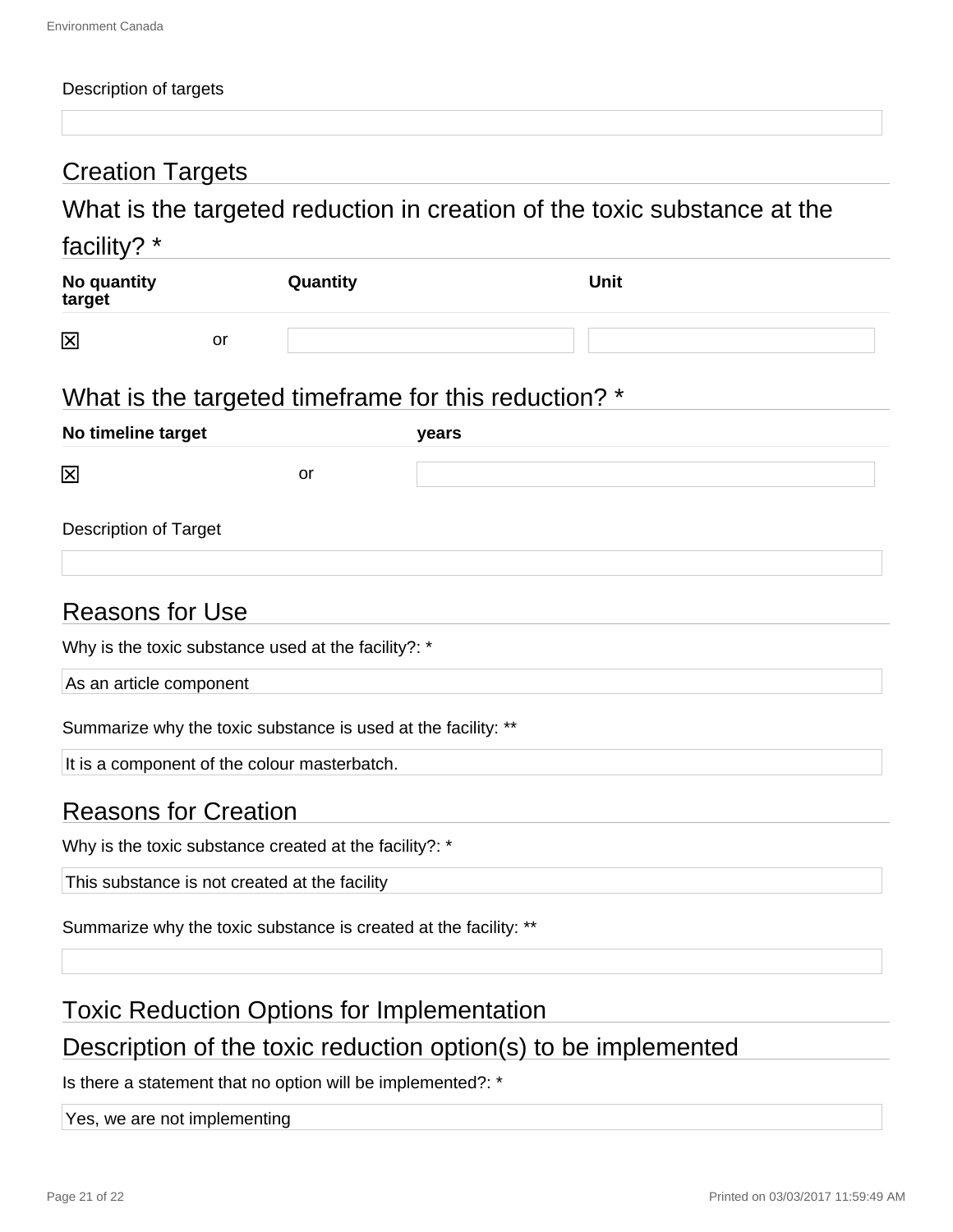If you answered "No" to this question, please add the option(s) under the appropriate Toxic Substance Reduction Categories (e.g. Materials or feedstock substitution, Product design or reformulation, etc.). If you answered "Yes" please provide an explanation below why your facility is not implementing an option. Explanation of the reasons why no option will be implemented: \*\*

We have not found any viable options.

Materials or feedstock substitution Empty Product design or reformulation Empty Equipment or process modifications Empty Spill or leak prevention Empty On-site reuse, recycling or recovery Empty Improved inventory management or purchasing techniques Empty Good operator practice or training Empty Rationale for why the listed options were chosen for implementation

General description of any actions undertaken by the owner and operator of the facility to reduce the use and creation of the toxic substance at the facility that are outside of the plan

License Number of the toxic substance reduction planner who made recommendations in the toxic substance reduction plan for this substance (format TSRPXXXX): \*

#### TSRP0246

License Number of the toxic substance reduction planner who has certified the toxic substance reduction plan for this substance (format TSRPXXXX): \*

#### TSRP0246

What version of the plan is this summary based on?: \*

#### Reviewed Plan